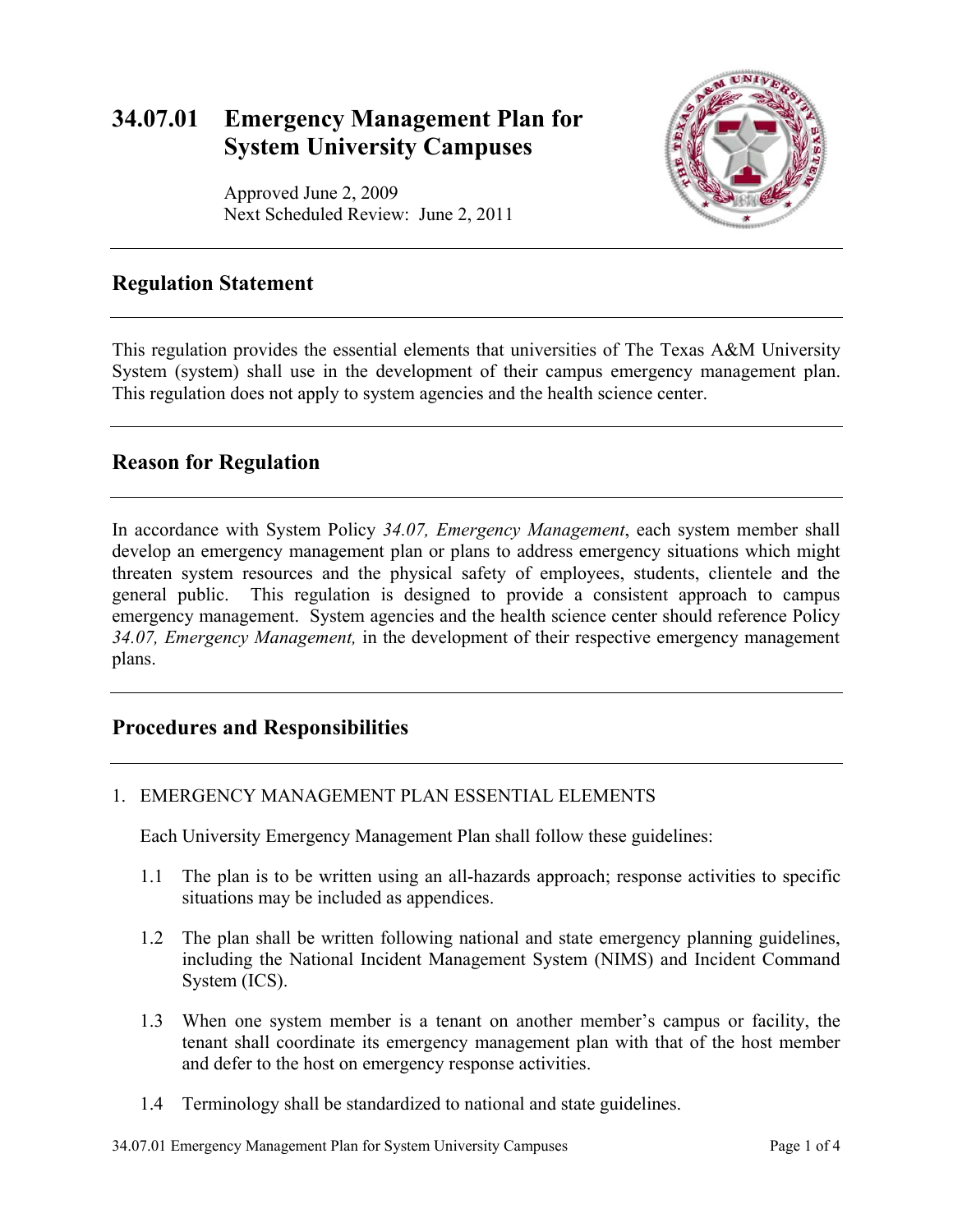- 1.5 The person or persons authorized to declare an emergency and/or activate the Emergency Management Team/Emergency Operations Center shall be clearly identified.
- 1.6 Primary and secondary Emergency Operations Centers shall be established and identified in the plan.
- 1.7 All facets of emergency management, including prevention, mitigation, preparedness and response, shall be addressed.
- 1.8 Relationships between federal, state, county and local agencies and campus officials, including any mutual aid agreements with outside agencies or other universities, shall be clearly explained.
- 1.9 Names, positions, and emergency contact information for key personnel shall be present in the plan; alternates shall also be identified; plan published on university's intranet or the internet should not have names or unpublished phone numbers to protect the privacy of individuals. Each university may consider publishing a version of its plan for nonessential personnel that does not contain this information.

#### 2. EMERGENCY MANAGEMENT TEAM ESSENTIAL ELEMENTS

The following are elements specific to each university's Emergency Management Team and shall also be present in the plan:

- 2.1 The Emergency Management Team shall be organized following NIMS and ICS principles.
- 2.2 Primary and alternate members of the Emergency Management Team shall be trained to at least the minimum requirements outlined by NIMS.
- 2.3 The plan shall describe the purpose, duties and responsibilities of the Emergency Management Team. The plan shall also include a description of the interface with federal, state and local emergency response entities.
- 2.4 The order of command succession for the Emergency Management Team shall be clearly identified and included in the plan.
- 2.5 Emergency Management Team members shall represent a cross-section of the campus's functional areas and have good working knowledge of their area of responsibility. Membership should include: 1) law enforcement; 2) safety and health; 3) student affairs; 4) finance; 5) business or auxiliary services; 6) physical plant/facilities; and 7) public relations.
- 2.6 The Emergency Management Team Leader, and those individuals in the line of succession, shall have experience with the operational aspects of the campus and be able to effectively operate in emergency situations.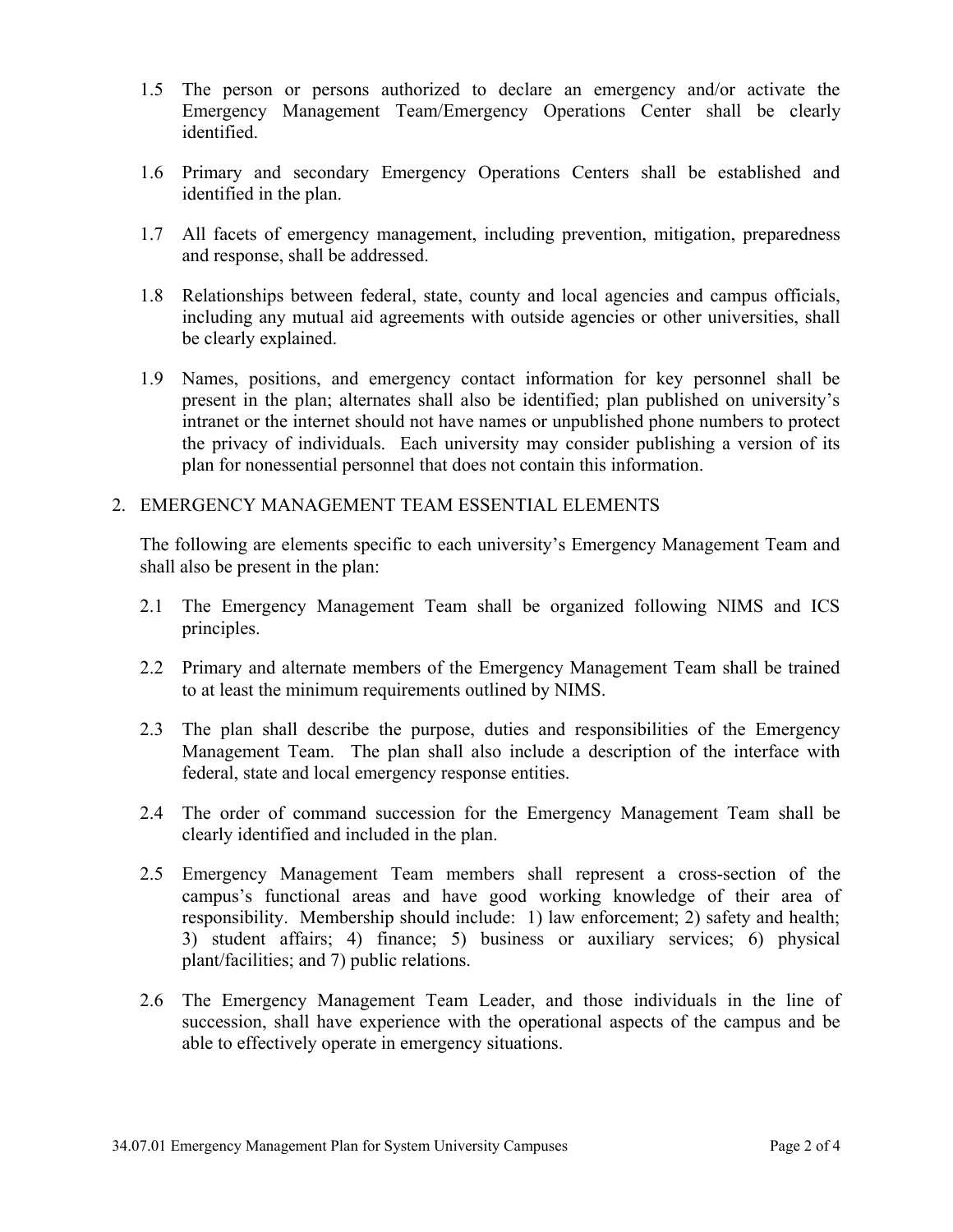#### 3. EMERGENCY MANAGEMENT TESTING

- 3.1 The plan shall be exercised at least annually utilizing a table-top or functional scenario; a full-scale exercise shall be performed at least once every two years.
- 3.2 Tests and exercises should include, whenever possible, the agencies and emergency response entities which will interface with university officials during an emergency situation.
- 3.3 Actual emergency situations serious enough to require activation of the emergency management plan and activation of the campus Emergency Operations Center will suffice to meet the requirements for a full-scale exercise as provided in Section 3.1.

#### 4. ANNUAL PLAN SUBMISSION AND REPORTING

- 4.1 Each university shall submit a current copy of its emergency management plan to the chancellor at the beginning of each fiscal year.
- 4.2 Each university shall provide an executive summary of any tests or exercises involving its emergency management plan to the chancellor.
- 4.3 Each university shall provide an executive summary to the chancellor any time a serious emergency situation requires activation of the member's Emergency Operations Center.
- 4.4 Submissions and reporting shall be made through the System Office of Risk Management and Safety.

### **Related Statutes, Policies, or Requirements**

System Policy *[34.07, Emergency Management](http://tamus.edu/offices/policy/policies/pdf/34-07.pdf)*

[Texas Governor's Executive Order RP40](http://governor.state.tx.us/news/executive-order/3690/)

[Homeland Security Presidential Directive 5: Management of Domestic Incidents](http://www.dhs.gov/xabout/laws/gc_1214592333605.shtm)

[Homeland Security Presidential Directive 8: National Preparedness](http://www.dhs.gov/xabout/laws/gc_1215444247124.shtm)

[National Incident Management System \(NIMS\)](http://www.dhs.gov/xlibrary/assets/NIMS-90-web.pdf)

[National Fire Prevention Administration \(NFPA\) 1600 Standard on Disaster/Emergency](http://www.nfpa.org/assets/files/PDF/NFPA1600.pdf)  [Management and Business Continuity Programs, 2007](http://www.nfpa.org/assets/files/PDF/NFPA1600.pdf)

[FEMA \(SLG\) 101: Guide for All-Hazard Emergency Operations Planning](http://www.fema.gov/plan/gaheop.shtm)

[Texas Governor's Division of Emergency Management – Local Emergency Management](ftp://ftp.txdps.state.tx.us/dem/plans/dem_10.pdf)  [Planning Guide \(GDEM-10\), January 2008](ftp://ftp.txdps.state.tx.us/dem/plans/dem_10.pdf)

34.07.01 Emergency Management Plan for System University Campuses Page 3 of 4